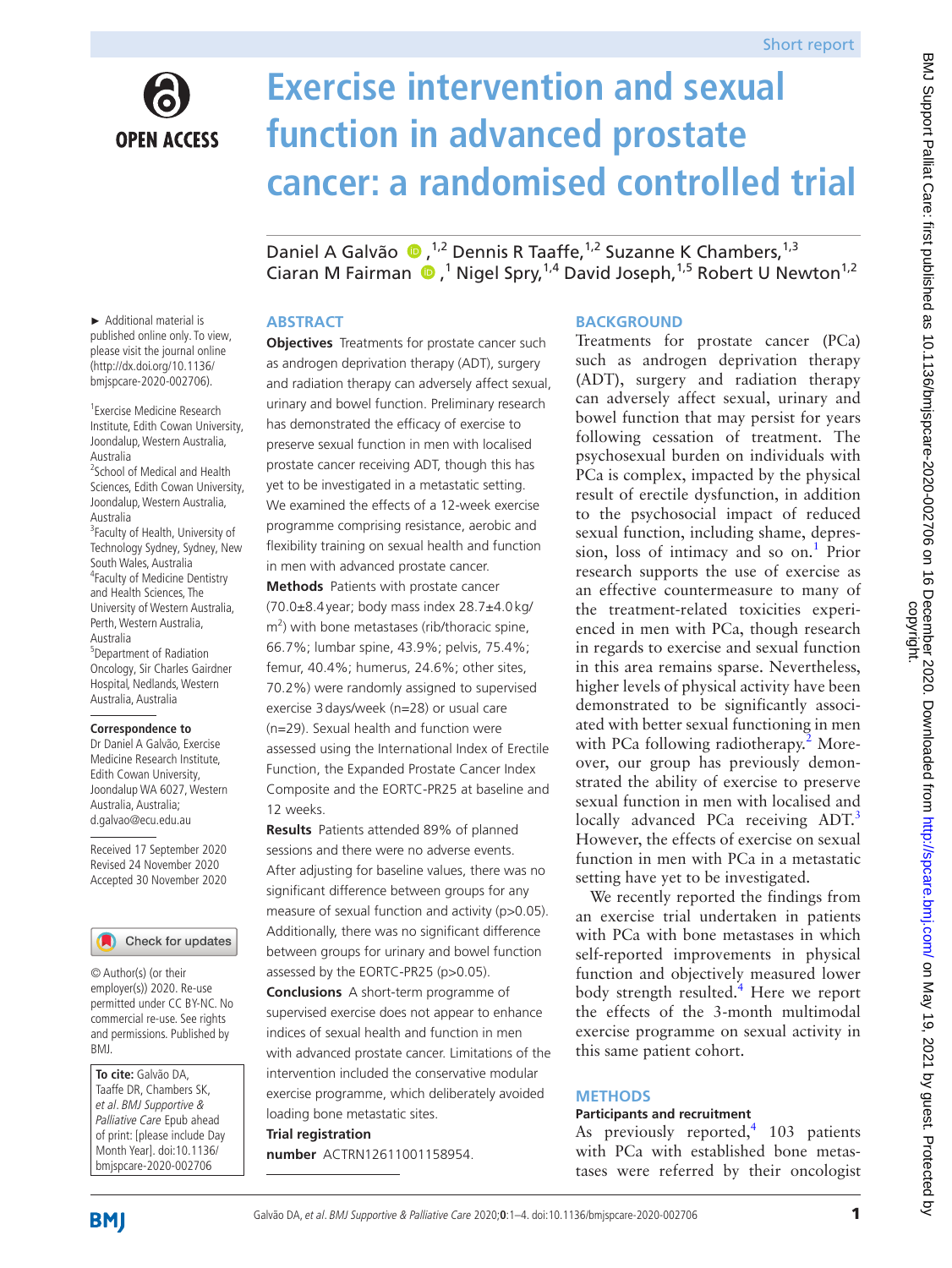or urologist to participate, with 57 patients enrolled in the trial. Individuals were excluded if they had any conditions that precluded safe exercise, or if patients were currently participating in structured exercise. The main reasons for exclusion were patients declined to participate  $(n=16)$ , travel constraints/proximity to exercise site  $(n=9)$ , other commitments  $(n=6)$ , physician declined approval  $(n=5)$  and bone pain  $(n=5)$ . Informed consent was obtained from all participants and the study was approved by the University Human Research Ethics Committee.

#### **Study design and random assignment**

This was a two-armed prospective randomised controlled trial.<sup>[4](#page-2-3)</sup> Assessments of body composition (dual-energy X-ray absorptiometry), physical function, psychosocial measures and blood biomarkers were obtained at baseline and after the 12-week intervention. Following baseline assessments, patients were randomised in a ratio of 1:1 to either exercise or usual care using a computer-generated random assignment programme.

#### **Exercise training programme**

Details of the exercise programme have been described in detail elsewhere.<sup>4</sup> Briefly, the programme was undertaken three times per week in an exercise clinic for  $~60$  min, supervised and comprised resistance, aerobic and flexibility exercise, using a modular approach with extent/location of bone metastases taken into account to avoid loading of the affected sites. Resistance exercise targeted major upper and lower body muscle groups involved three sets at 10–12 repetition maximum intensity, using exercises (such as chest press, seated row, triceps extension, biceps curl, leg extension and leg curl) tailored to the individual in relation to metastases sites. Aerobic exercise involved 20–30min at 60%–85% estimated maximal heart rate using modes such as walking and cycling, while flexibility training involved static stretching of the major muscle groups.

#### **Outcomes**

Outcome measures were erectile function using the International Index of Erectile Function  $(IIEF)$ ,<sup>[5](#page-3-0)</sup> urinary, sexual, bowel and hormonal health-related quality of life domains using the Expanded Prostate Cancer Index Composite  $(EPIC)^6$  $(EPIC)^6$  and disease-specific health-related quality of life using the EORTC-PR25.<sup>[7](#page-3-2)</sup> Higher scores on the IIEF and EPIC questionnaires indicate higher levels of sexual, urinary and bowel function and sexual activity. For the EORTC-PR25, higher scores on the urinary, bowel and treatment symptom scales indicate higher symptomology/problems while a higher score for sexual activity indicates a higher level of functioning.

#### **Statistical analyses**

Data were analysed using IBM SPSS (IBM, Armonk, New York, USA). Normality of the distribution was

determined using the Shapiro-Wilk test. Betweengroup differences in baseline characteristics were analysed using independent t-tests or the Mann-Whitney U test for continuous data, as appropriate, and  $\chi^2$  test for categorical data. Analysis of covariance adjusted for baseline values was used to assess intervention effects on study outcomes. Data for the three outcome questionnaires (IEEF, EPIC and EORTC-PR25) were not normally distributed, consequently all outcome data were log transformed for analysis. Due to incomplete responses to some of the questionnaires, analysis was conducted using complete cases. Tests were two-tailed with significance set at an alpha level of  $p \le 0.05$ .

## **RESULTS**

The men were aged 50–89 years with extensive bone metastatic lesions. There were no significant differences between groups at baseline for patient characteristics ([online supplemental table S1](https://dx.doi.org/10.1136/bmjspcare-2020-002706) in [online](https://dx.doi.org/10.1136/bmjspcare-2020-002706)  [supplemental file\)](https://dx.doi.org/10.1136/bmjspcare-2020-002706) and sexual activity and function [\(table](#page-2-4) 1), except for the EPIC, which was significantly higher ( $p=0.004$ ) in the exercise group ([table](#page-2-4) 1). No exercise-related adverse events or skeletal fractures were reported during the study and patients attended 89% of planned sessions. After adjusting for baseline values, there were no significant differences for any measure of sexual function and activity following exercise ([table](#page-2-4) 1). Additionally, there were no significant differences for any measures of urinary and bowel function. When examining individual responsiveness to exercise, no patterns emerged for the outcome measures.

## **DISCUSSION**

This is the first study reporting the effects of exercise on sexual activity and function in men with advanced PCa. The findings from our trial indicate that although patients with advanced PCa and bone metastases were able to undertake the exercise programme with no adverse events reported, it had no effect on indices of sexual function. A lack of effect of exercise in the current study may be due to the short-term nature of the exercise programme being only 3 months and the conservative modular exercise programme avoiding bone metastatic sites, providing an insufficient stimulus to induce change in sexual function or activity. For many patients, this conservative exercise prescription precluded compound resistance training exercises involving the large muscle groups. This likely limited neural, muscular, hormonal and systemic training adaptations potentially mechanistic in improving sexual function and activity. It is also possible that exercise alone may be insufficient to produce favourable changes in sexual function and activity in men with advanced disease compared with those with local-ised disease.<sup>[3](#page-2-2)</sup>

Currently, there is insufficient evidence regarding which interventions are effective in helping to manage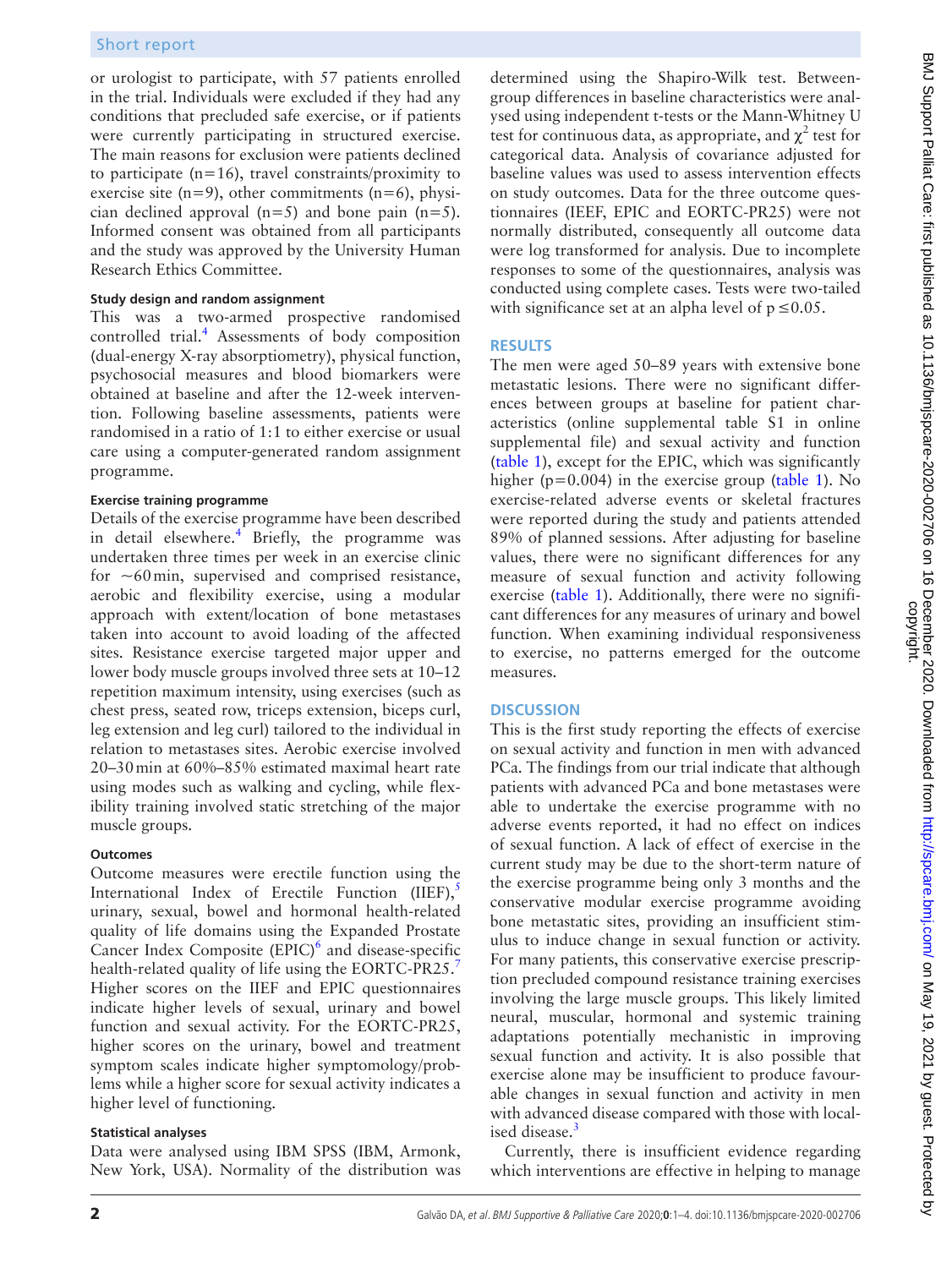## <span id="page-2-4"></span>**Table 1** Effects of exercise on sexual activity and function

|                                          | <b>Baseline</b> |                        | 3 months        |                | <b>Adjusted change</b>       | P      |
|------------------------------------------|-----------------|------------------------|-----------------|----------------|------------------------------|--------|
| <b>Measure</b>                           | <b>Exercise</b> | <b>Control</b>         | <b>Exercise</b> | <b>Control</b> | <b>Mean (95% CI)</b>         | value* |
| <b>IIEF</b>                              |                 |                        |                 |                |                              |        |
| Erectile functioning ( $n=17$ to 20)     | 3.4(7.2)        | 2.7(5.1)               | 3.7(7.2)        | 3.8(6.2)       | $-1.0$ ( $-3.7$ to 1.8)      | 0.484  |
| Orgasmic functioning (n=17 to 20)        | 2.0(1.8)        | 2.1(1.6)               | 0.5(1.2)        | 1.3(2.8)       | $-0.6$ ( $-1.9$ to 0.7)      | 0.349  |
| Sexual desire ( $n=16$ to 20)            | 3.4(2.1)        | 3.5(1.9)               | 3.2(2.4)        | 3.2(1.7)       | $0.2$ (- 0.7 to 1.1)         | 0.644  |
| Intercourse satisfaction ( $n=17$ to 20) | 0.9(2.9)        | 1.0(2.6)               | 1.6(3.5)        | 1.5(2.6)       | $0.1$ (-1.4 to 1.6)          | 0.893  |
| Overall satisfaction ( $n=15$ to 20)     | 4.4(2.8)        | 4.3(3.2)               | 4.8(2.8)        | 3.8(2.4)       | $1.3$ (-0.4 to 2.9)          | 0.122  |
| <b>EPIC</b>                              |                 |                        |                 |                |                              |        |
| Sexual summary (n=18 to 23)              | 28.8 (16.6)     | $15.9(14.9)^{\dagger}$ | 24.2 (15.0)     | 18.3(19.3)     | $-4.1$ ( $-12.2$ to 3.9)     | 0.304  |
| EORTC QLQ-PR25                           |                 |                        |                 |                |                              |        |
| Sexual activity (n=19 to 26)             | 22.2(27.3)      | 20.1(19.6)             | 23.7(23.7)      | 15.4 (19.9)    | 4.3 $(-7.2$ to 15.9)         | 0.455  |
| Urinary symptoms (n=20 to 25)            | 16.2(16.1)      | 20.1(17.5)             | 13.9(11.9)      | 22.0(14.3)     | $-3.7$ ( $-8.7$ to 1.2)      | 0.079  |
| Bowel symptoms (n=18 to 25)              | 4.4(7.1)        | 6.3(9.8)               | 6.9(8.6)        | 6.0(9.4)       | $1.4 (-3.7 \text{ to } 6.5)$ | 0.585  |
| Treatment symptoms ( $n=19$ to 26)       | 13.5(14.8)      | 17.7(15.3)             | 16.9(13.0)      | 21.7(14.2)     | $-3.2$ ( $-10.4$ to 4.1)     | 0.384  |

Values are the mean (SD), and adjusted change and 95% CI are from untransformed data. Numbers in parentheses represent the number of exercise and control patients.

\*Baseline differences were assessed using the Mann-Whitney U test and intervention effects using ANCOVA with p values derived from log-transformed data.

†Statistically significant difference at baseline.

ANCOVA, Analysis of Covariance; EORTC QLQ-PR25, The European Organisation for Research and Treatment of Cancer prostate cancer-specific module; EPIC, Expanded Prostate Cancer Index Composite; IIEF, International Index of Erectile Function.

sexual dysfunction in PCa. Sexual function and sexual satisfaction though interrelated are distinct entities that are likely impacted by the complex interplay between natural ageing, treatment-related factors and psychosocial or interpersonal variables such as coping and intimacy. Emerging evidence suggests that psychological therapies may be effective in improving sexual health in PCa.<sup>[8](#page-3-3)</sup> It is likely that exercise may play a role in a larger, multimodal framework (including psychosexual therapy, couples support, pharmacology etc.), rather than as a stand-alone intervention. Further, given the extensive benefits experienced by men with PCa undertaking exercise, including enhanced muscle mass, strength, physical function and quality of life, future research empirically testing an integrative model of PCa care may look to include exercise as a core component. In addition, the inclusion of targeted pelvic floor exercise as part of the overall programme might also be beneficial for this patient group, especially for those with extensive bone disease and unable to perform multiple resistance exercises and could be considered in future studies. In summary, although exercise was well tolerated and improved physical function, the results of our trial suggest that a shortterm stand-alone exercise programme has no effect on indices of sexual health in men with advanced PCa with bone metastases.

**Acknowledgements** This study was previously presented as an abstract at the Annual Meeting of the American College of Sports Medicine, Orlando, 28 May–01 June 2019.

**Contributors** DAG, DRT, SKC, NS, DJ and RUN

collaboratively developed the concept and protocol, including intervention, outcomes of interests, data analysis procedures

and final reporting. DAG, DRT, SKC, CMF, NS, DJ and RUN contributed to writing, reviewing, editing and final approval of the manuscript.

**Funding** This study was funded by Movember New Directions Development Award obtained through Prostate Cancer Foundation of Australia's Research Program.

**Competing interests** None declared.

**Patient consent for publication** Not required.

**Provenance and peer review** Not commissioned; externally peer reviewed.

**Open access** This is an open access article distributed in accordance with the Creative Commons Attribution Non Commercial (CC BY-NC 4.0) license, which permits others to distribute, remix, adapt, build upon this work noncommercially, and license their derivative works on different terms, provided the original work is properly cited, appropriate credit is given, any changes made indicated, and the use is noncommercial. See: [http://creativecommons.org/licenses/by-nc/4.](http://creativecommons.org/licenses/by-nc/4.0/)  $0/$ .

#### **ORCID iDs**

Daniel A Galvão<http://orcid.org/0000-0002-8209-2281> Ciaran M Fairman <http://orcid.org/0000-0001-8834-9669>

#### **REFERENCES**

- <span id="page-2-0"></span>1 Nelson CJ, Choi JM, Mulhall JP, *et al*. Determinants of sexual satisfaction in men with prostate cancer. *[J Sex Med](http://dx.doi.org/10.1111/j.1743-6109.2007.00547.x)* 2007;4:1422–7.
- <span id="page-2-1"></span>2 Dahn JR, Penedo FJ, Molton I, *et al*. Physical activity and sexual functioning after radiotherapy for prostate cancer: beneficial effects for patients undergoing external beam radiotherapy. *[Urology](http://dx.doi.org/10.1016/j.urology.2004.11.029)* 2005;65:953–8.
- <span id="page-2-2"></span>3 Cormie P, Newton RU, Taaffe DR, *et al*. Exercise maintains sexual activity in men undergoing androgen suppression for prostate cancer: a randomized controlled trial. *[Prostate Cancer](http://dx.doi.org/10.1038/pcan.2012.52)  [Prostatic Dis](http://dx.doi.org/10.1038/pcan.2012.52)* 2013;16:170–5.
- <span id="page-2-3"></span>4 Galvão DA, Taaffe DR, Spry N, *et al*. Exercise preserves physical function in prostate cancer patients with bone metastases. *[Med](http://dx.doi.org/10.1249/MSS.0000000000001454)  [Sci Sports Exerc](http://dx.doi.org/10.1249/MSS.0000000000001454)* 2018;50:393–9.